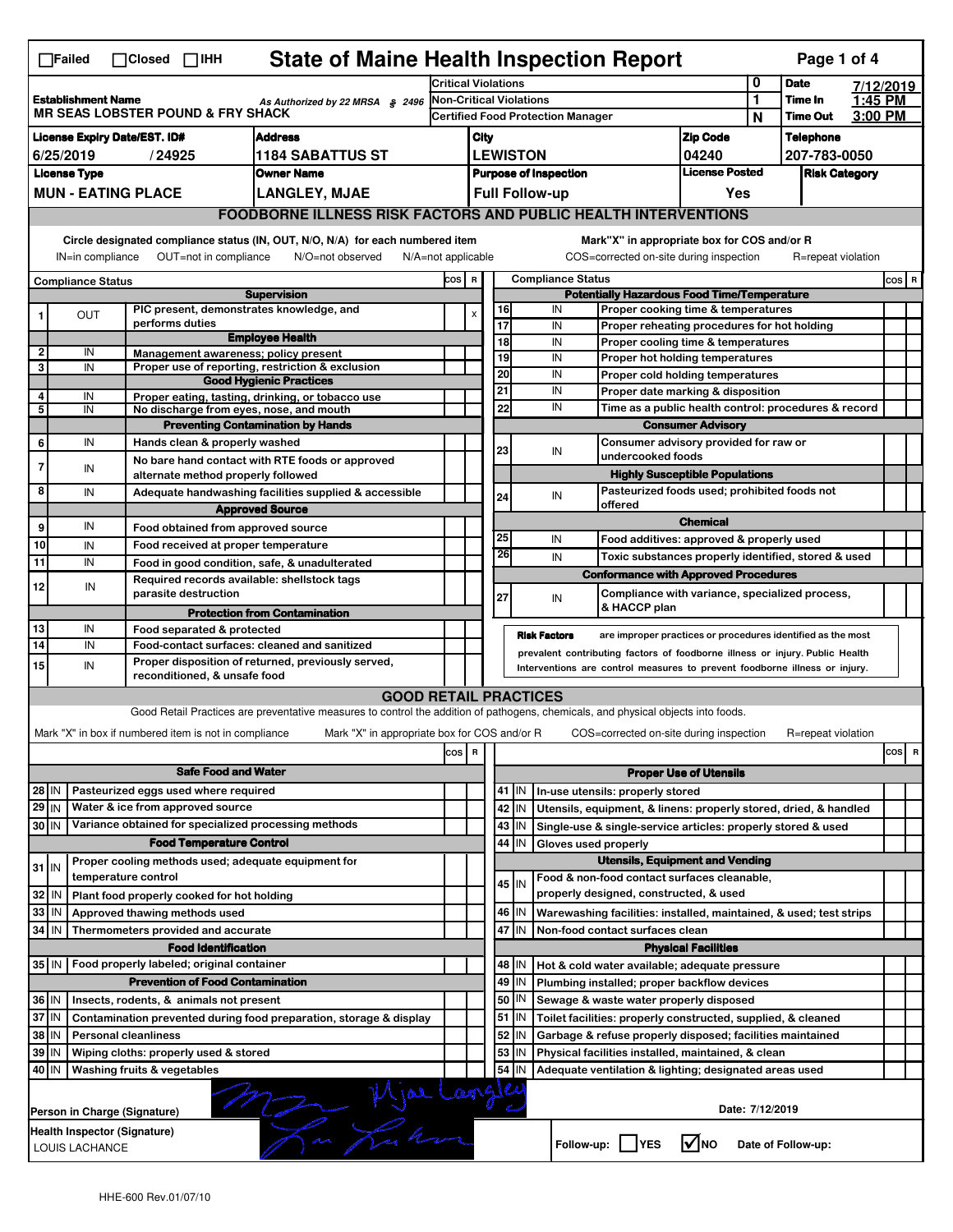|                                                     | Page 2 of 4                               |                                    |  |                                 |              |                          |                   |                                  |  |  |
|-----------------------------------------------------|-------------------------------------------|------------------------------------|--|---------------------------------|--------------|--------------------------|-------------------|----------------------------------|--|--|
| <b>Establishment Name</b>                           |                                           | \$2496<br>As Authorized by 22 MRSA |  |                                 |              | 7/12/2019<br><b>Date</b> |                   |                                  |  |  |
| <b>MR SEAS LOBSTER POUND &amp; FRY SHACK</b>        |                                           |                                    |  |                                 |              |                          |                   |                                  |  |  |
| License Expiry Date/EST. ID#<br>6/25/2019<br>/24925 | <b>Address</b><br><b>1184 SABATTUS ST</b> |                                    |  | City / State<br><b>LEWISTON</b> | /ME          |                          | Zip Code<br>04240 | <b>Telephone</b><br>207-783-0050 |  |  |
| <b>Temperature Observations</b>                     |                                           |                                    |  |                                 |              |                          |                   |                                  |  |  |
| Location                                            | <b>Temperature</b>                        |                                    |  |                                 | <b>Notes</b> |                          |                   |                                  |  |  |
| <b>Butter</b>                                       | $38*$                                     | Kitchen cooler                     |  |                                 |              |                          |                   |                                  |  |  |
| Lobster roll                                        | $39*$                                     | Merchandizing cooler               |  |                                 |              |                          |                   |                                  |  |  |
| Water                                               | $125*$                                    | Restroom                           |  |                                 |              |                          |                   |                                  |  |  |
| Water                                               | $129*$                                    | 3 bay sink                         |  |                                 |              |                          |                   |                                  |  |  |
| <b>Bleach solution</b>                              | 50 - 99 PPM                               | Sanitizer bucket                   |  |                                 |              |                          |                   |                                  |  |  |



**Date: 7/12/2019**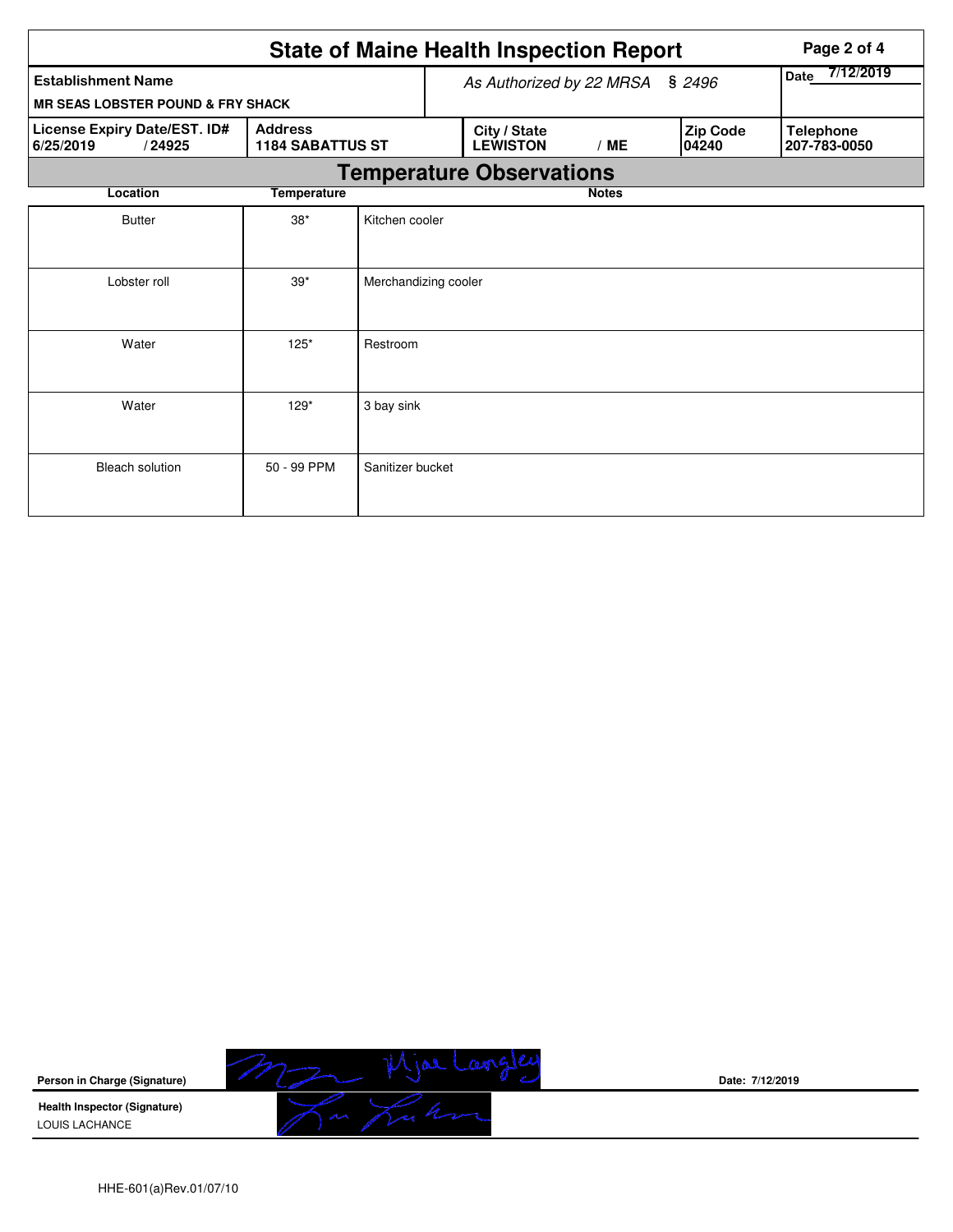|                                                                                                                                                    | Page 3 of 4                               |                                 |           |                          |  |  |  |  |
|----------------------------------------------------------------------------------------------------------------------------------------------------|-------------------------------------------|---------------------------------|-----------|--------------------------|--|--|--|--|
| <b>Establishment Name</b>                                                                                                                          | 7/12/2019<br>Date                         |                                 |           |                          |  |  |  |  |
| <b>MR SEAS LOBSTER POUND &amp; FRY SHACK</b>                                                                                                       |                                           |                                 |           |                          |  |  |  |  |
| License Expiry Date/EST. ID#<br>6/25/2019<br>/24925                                                                                                | <b>Address</b><br><b>1184 SABATTUS ST</b> | City / State<br><b>LEWISTON</b> | <b>ME</b> | <b>Zip Code</b><br>04240 |  |  |  |  |
| <b>Observations and Corrective Actions</b>                                                                                                         |                                           |                                 |           |                          |  |  |  |  |
| Violations cited in this report must be corrected within the time frames below, or as stated in sections<br>8-405.11 and 8-406.11 of the Food Code |                                           |                                 |           |                          |  |  |  |  |

1: 2-102.12: N: No Certified Food Protection Manager.

INSPECTOR NOTES: \*\*REPEAT\*\* No CFPM. Owner is waiting for results from ServSafe exam. Please forward a copy of the certificate once received.



**Date: 7/12/2019**